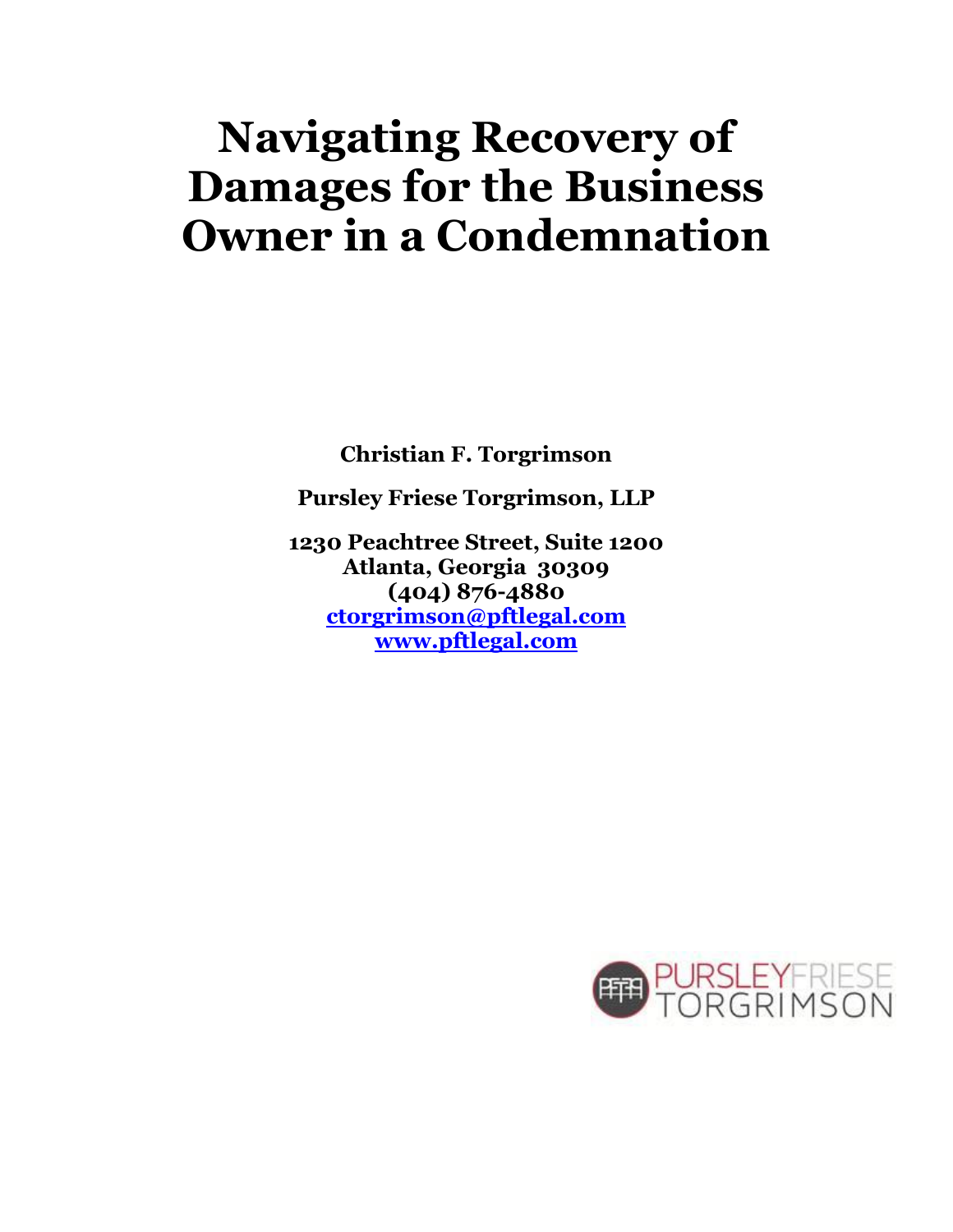# **Navigating Recovery of Damages for the Business Owner In A Condemnation**

When private property is condemned by a governing authority for a public project, such as a road, school or power line, the real estate is not the only element to consider in the recovery of compensation. The Georgia Constitution provides that "[p]rivate property shall not be taken, or damaged, for public purposes, without just and adequate compensation being first paid." GA. Const. 1983, Art. I, § III, ¶ I. All private property, and any interest therein, is subject to being condemned for a public use so long as just and adequate compensation is first paid by the condemning authority. Woodside v. City of Atlanta, 214 Ga. 75 (1958). In a condemnation, the term "property" encompasses not only the real estate, but also the buildings and improvements, tenant leaseholds, trade fixtures and equipment, billboards and other signage, cell towers, access rights, air rights, easements, contract rights, and businesses.

#### **A. Business Damages As A Separate Element of Compensation**

When an operating business is impacted or damaged by a public project, Georgia law provides for recovery of just and adequate compensation that is separate and apart from the real estate and other elements. Bowers v. Fulton County, 221 Ga. 731 (1966). All manner of commercial business from a small business operation to a multinational corporation with numerous locations or large operations can be damaged by and seek recovery of compensation in a condemnation. A business owner or operator can recover business damages if (1) it operates a business on the subject property as of the date of taking; (2) if the loss caused by the taking is not remote or speculative; (3) and if the property is unique. Carroll County Water Authority v. L.J.S. Grease & Tallow, Inc., 274 Ga. 353 (2005). Business damages are recoverable when the taking completely destroys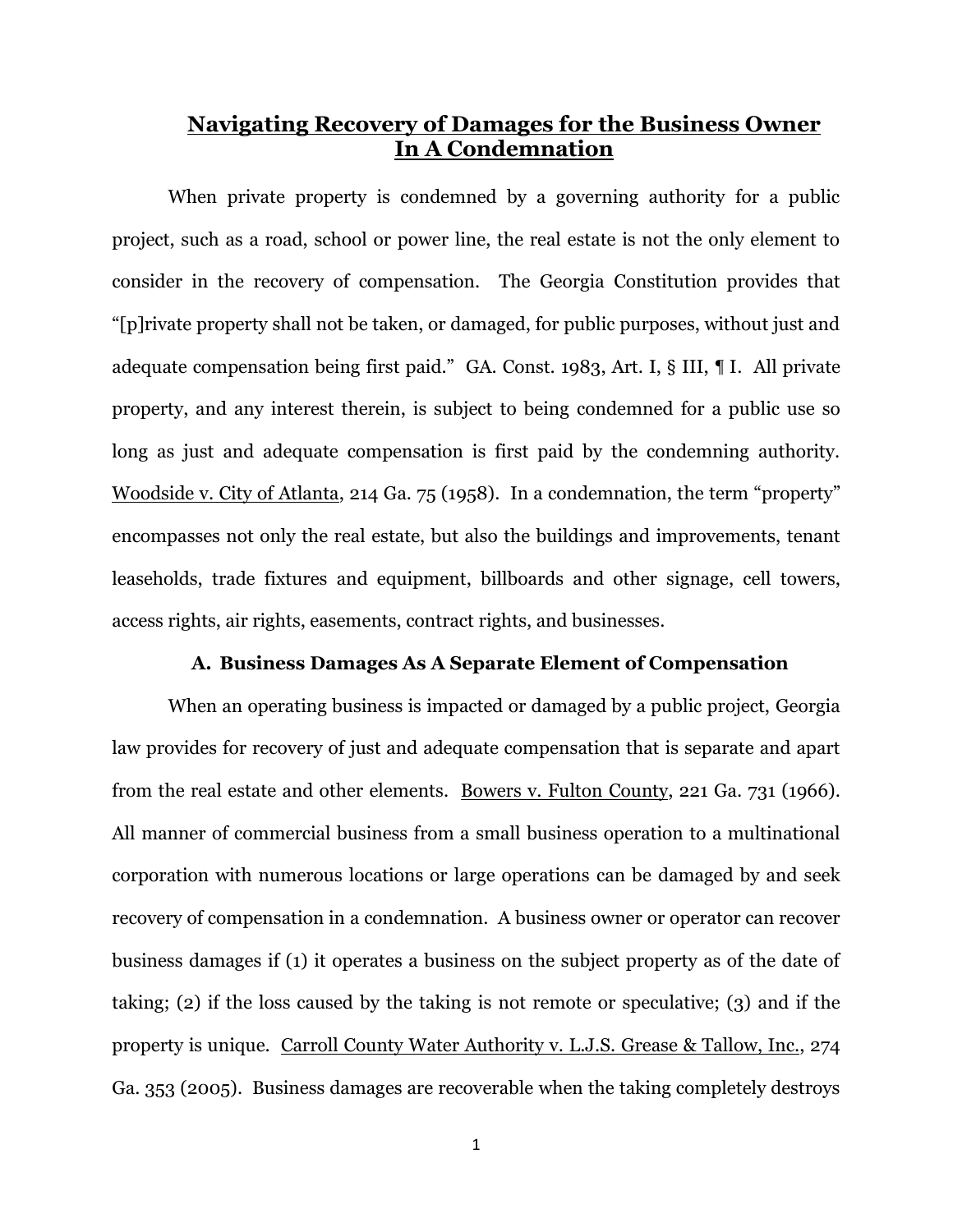the business because the real estate is condemned in full or the impact to the real estate prevent continued operation of the business; and when the business incurs damages but continues to operate.

# **B. Business Damages for the Landowner vs. the Tenant**

The right to pursue a claim for business damages belongs to both the landowner who also operates the business and the tenant who leases the property and operates the business. However, different standards apply that can limit recovery when a business is completely taken and when the business is damaged but continues to operate on the property after the taking. DOT v. Dixie Hwy. Bottle Shop, 245 Ga. 314 (1980). A tenant operating the business may recover for either a total loss of or partial damage to a business that continues to operate. Id. Where the property owner operates the business, however, a total loss or destruction of the business at that location must be proven in order to recover business damages separately. Id. Georgia law considers the interests of the owner-operator in the land and in the business to be one property right and therefore business losses are not separately recoverable. DOT v. George, 202 Ga. App. 270 (1991). Any partial loss or damage to the business is merely one factor to be considered in determining the fair market value of the remaining property. DOT v. Kendricks, 148 Ga. App. 242 (1978). Where a partial taking of the property renders operation of the business on the remainder impossible, the business may be considered a total loss and damages may be recovered. DeKalb County v. Fulton Nat'l Bank, 156 Ga. App. 253 (1980). Thus, if a taking results in the total destruction of the business either physically or from an operational standpoint, both the owner-operator and the tenant can recover business damages as a separate element. Whereas the tenant can separately recover partial damages if the business is only partially damaged, the owner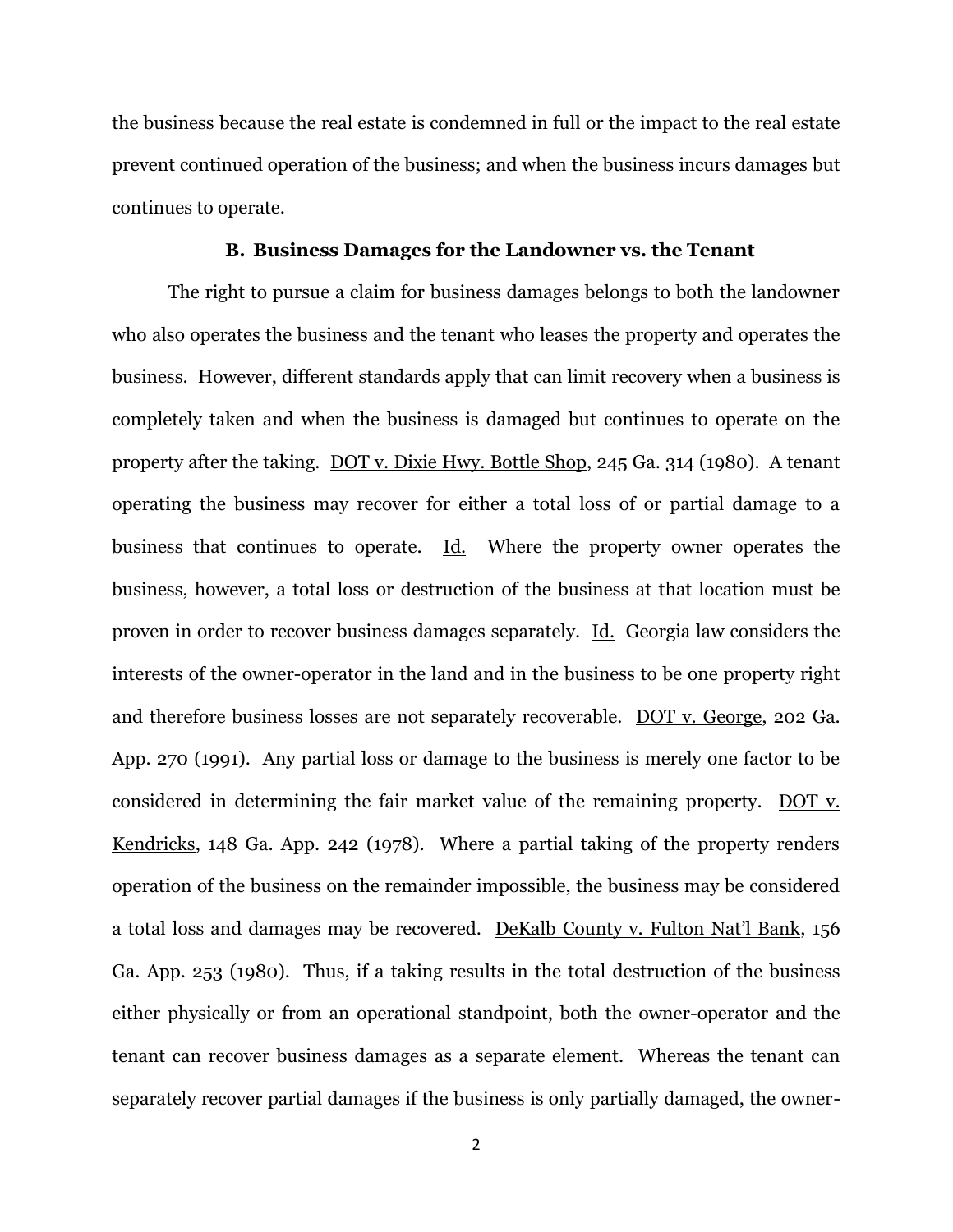operator is limited to using such business damages to show and recover only for a reduction in value of the remaining real estate.

## **C. Initial Requirements for a Business Damages Claim**

A condemnor is not required to consider or include business damages in the initial estimate of just and adequate compensation that is either offered to the owner during the acquisition phase, or deposited into the court registry when a condemnation is filed. Lil Champ Food Stores, Inc. v. DOT, 230 Ga. App. 715 (1998). Instead, a business owner has the burden of asserting a claim and proving business damages occurred as a result of the taking, including that an operating business existed on the property as of the date of taking. Georgia Power v. Jones, 277 Ga. App. 332 (2006). But see, DOT v. Acree Oil Co., 266 Ga. 336 (1996) (holding that the absence of a business in operation on the property on the date of taking did not necessarily preclude evidence of business loss). See also Carroll County Water Authority v. L.J.S. Grease & Tallow, Inc., 274 Ga. App. 353 (2005) (holding that closure of business more than a year prior to date of taking did not preclude claim for business loss where closure was due to pending condemnation).

An owner is not required to specifically and separately plead a claim for business damages in the initial answer to a condemnation, referred to as a notice of appeal. DOT V. Camvic Corp., 284 Ga. App. 321 (2007), distinguishing Bill Ledford Motors, Inc. v. DOT, 225 Ga. App. 548 (1997). A notice of appeal is a short, concise statement disputing the condemnor's estimate of just and adequate compensation and seeking a determination by jury trial. It must be filed within thirty days of service of process of the condemnation papers, or else the owner loses the right to pursue additional compensation. The failure to file a timely appeal creates a jurisdictional defect that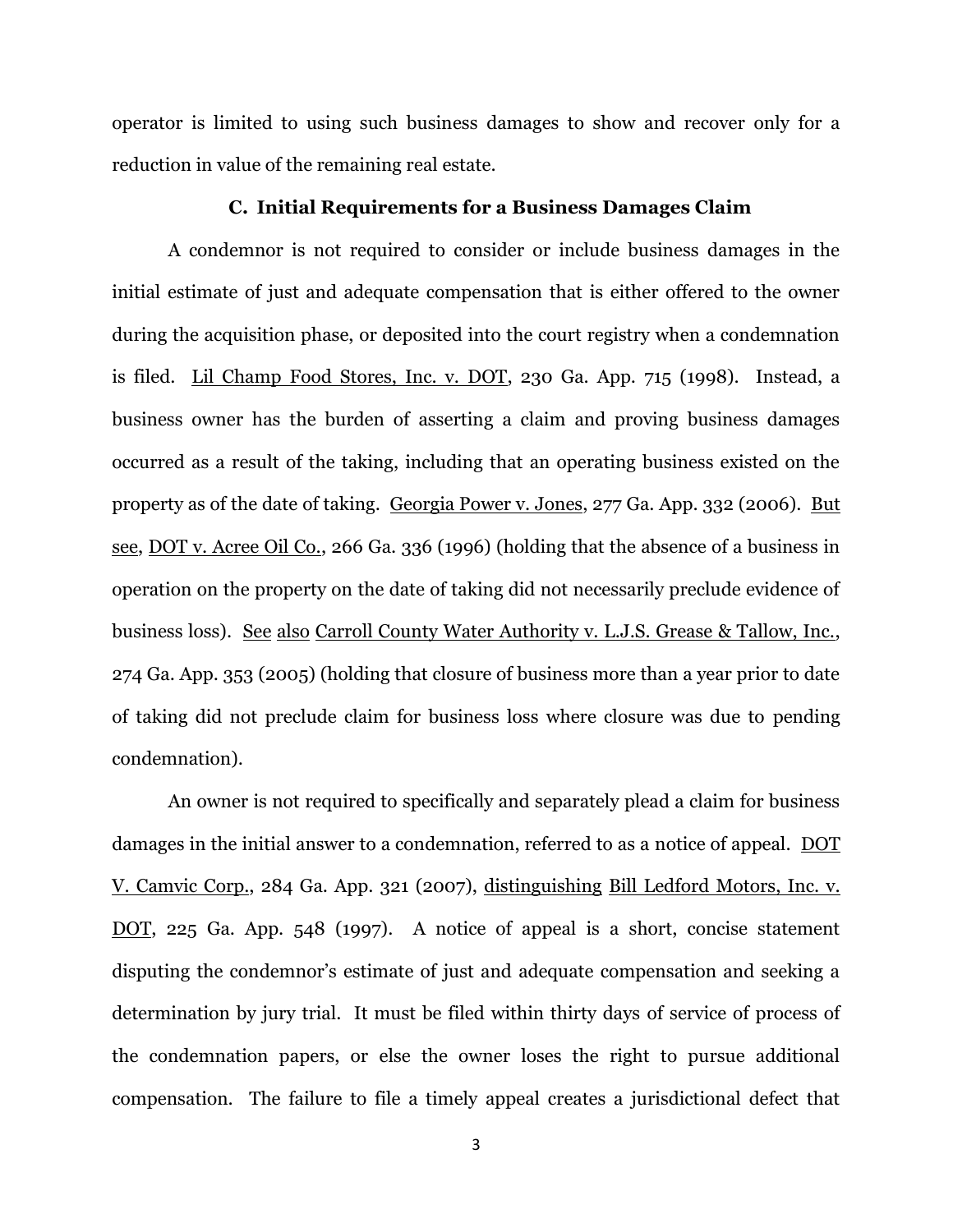waives the right to dispute the award. Cann v. MARTA, 196 Ga. App. 495 (1990). The time for filing an appeal cannot be extended by agreement of the parties or by court order or by an estoppel based on a party's representation as to the appeal period. Cedartown North Partnership, LLC v. DOT, 296 Ga. App. 54 (2009).

### **D. Establishing A Claim for and Recovery of Business Damages**

The burden of proving business damages is squarely on the owner. Recovery of business damages requires a showing of uniqueness between the property and the business under any one of three tests for uniqueness. DOT v. 2.734 Acres of Land, 168 Ga. App. 541 (1983). Uniqueness in the condemnation context does not include the dictionary definition of unusual or one of a kind. Rather, it refers to the relationship between the land and the business such that the business depends on the property to survive.

Uniqueness is measured by three tests under Georgia law. The first test is the "relocation" test in which the business depends upon the location for its operation (or survival) and no substantially comparable site exists within the area for relocation of the business. This is the most commonly used test to establish uniqueness and centers around the specific elements of the subject property, such as certain access, traffic flow, signage, improvements, etc., which support the successful operation of the business. The second test is the "value to the owner" test in which the property's particular value to the owner cannot be passed to a third party. This test typically applies to a business that provides certain benefits to the operator that may be contractual and therefore not transferrable to a new owner. The final test is the "no market value" test in which the property is a type not generally bought and sold in the market and thus fair market value does not afford just and adequate compensation. Carroll County Water Authority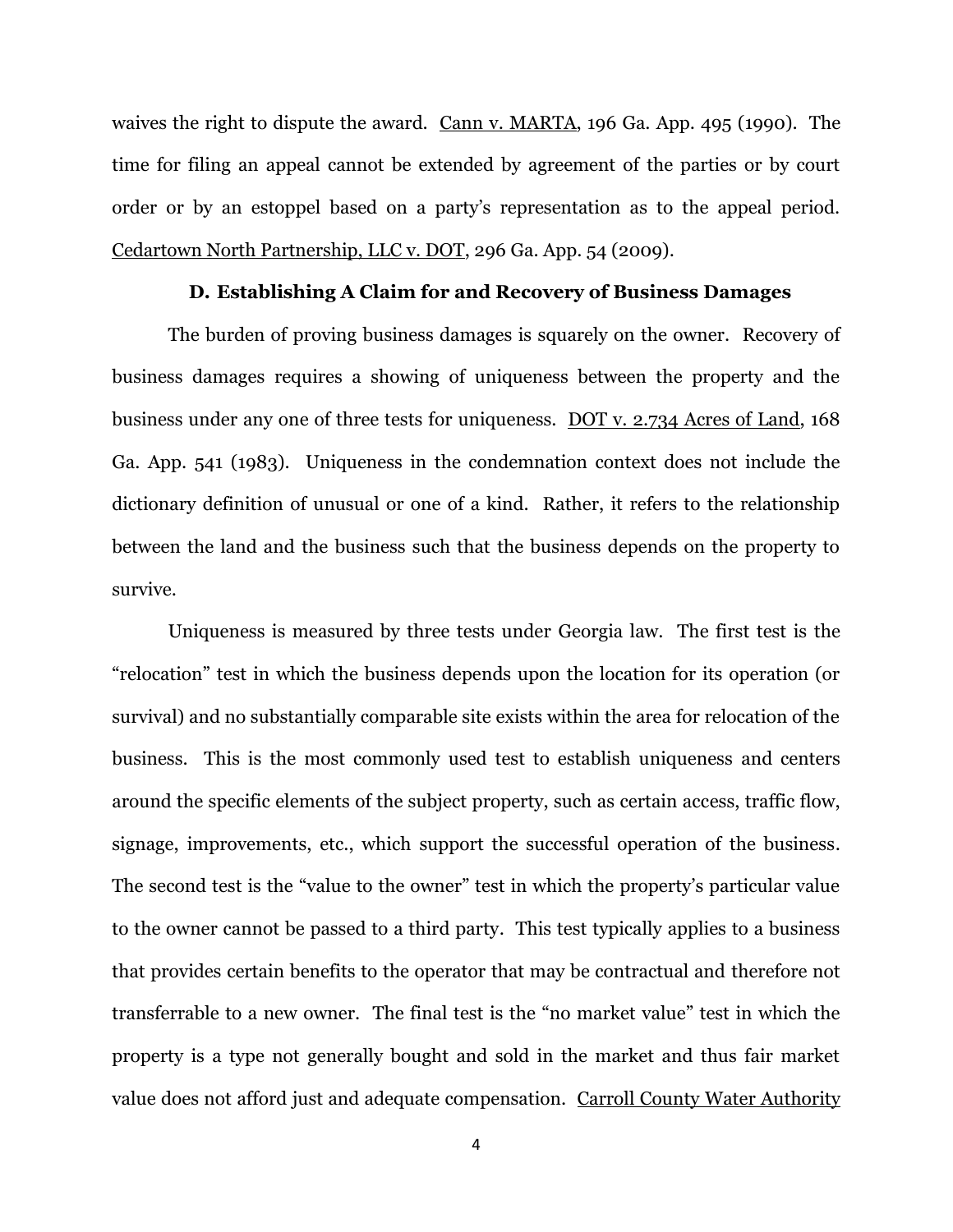v. LJ.S. Grease & Tallow, Inc., 274 Ga. App. 353; ABM Realty Co. v. Board of Regents, 296 Ga. App. 658 (2009).

In addition, evidence of business loss cannot be remote or speculative and the damage must be permanent, not temporary. Venable v. State Hwy Dep't, 138 Ga. App. 788 (1976); DOT v. Dent, 142 Ga. App. 94 (1977). Anticipated losses resulting from a planned business on the property are not compensable. Coastal Water & Sewerage Co. v. Effingham County Indus. Dev. Auth., 288 Ga. App. 422 (2007). Evidence of a potential operation, projected profits or even renovation costs to the property in anticipation of a new business do not support a claim for business damages. Georgia Power v. Jones, 277 Ga. 332 (2006). Likewise, anticipated profits from a planned, future upgrade to a business cannot support recovery for business damages. Davis Co. v. DOT, 262 Ga. App. 138 (2003).

A business owner is not required to prove profitability or positive net earnings before the date of taking in order to recover damages, so long as a difference in fair market value is shown. DOT v. Hillside, 192 Ga. App. 637 (1989). Georgia courts uphold the principal referred to as "the right not to lose any more money" in determining business damages. Id. However, evidence of "temporary" business loss caused by a temporary taking is admissible only for purposes of determining consequential damages to remaining property after a taking. Buck's Service Station, Inc. v. DOT, 259 Ga. 825 (1990).

A claim for business damages typically is presented in the course of discovery and supported by a valuation expert. The measure of business damages is not the amount of lost revenue or profits suffered by the business on a dollar for dollar basis, but rather the reduction in fair market value of the business before and after the taking that may be